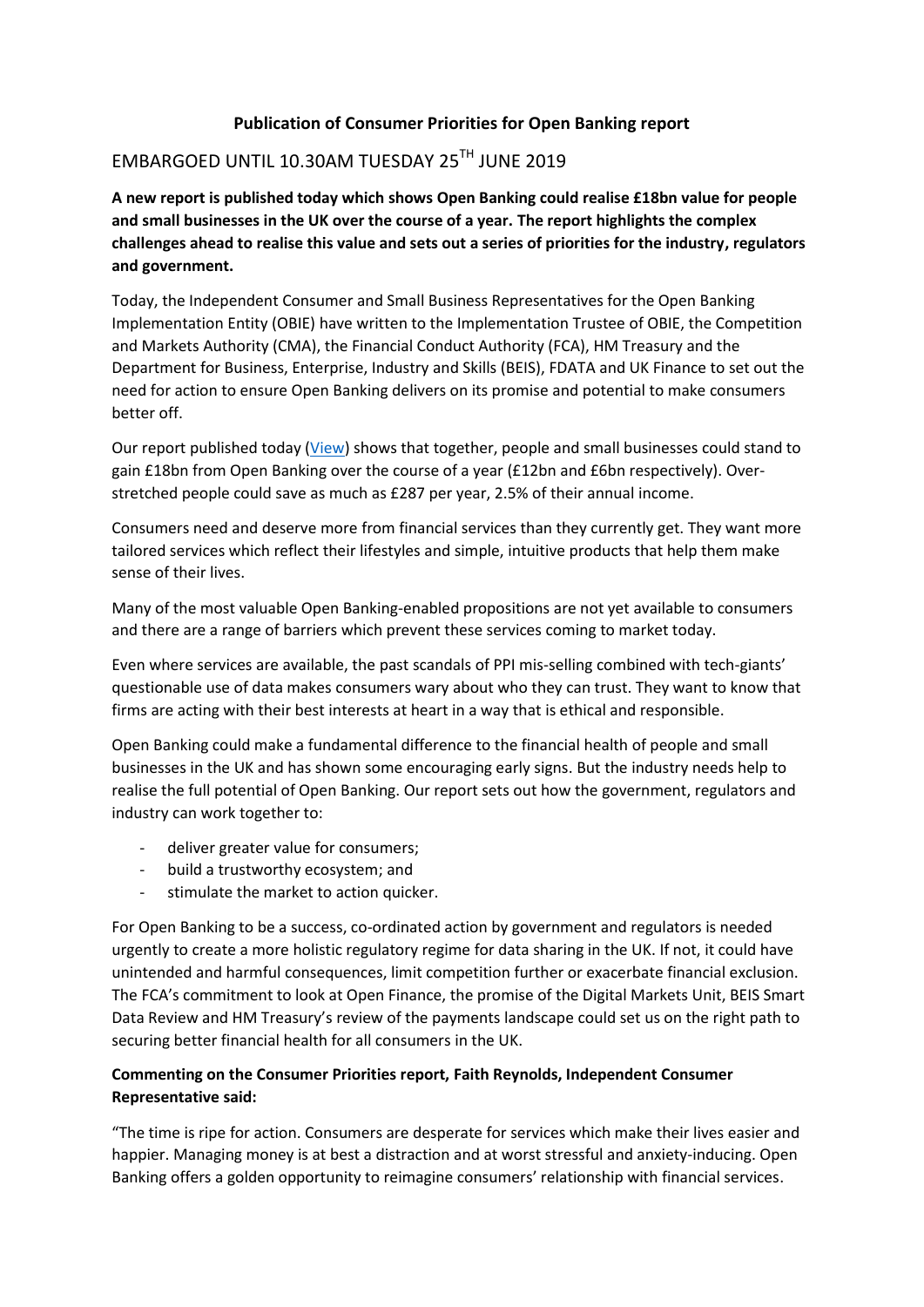What's needed now is co-ordinated action and purpose to set the industry on the right trajectory to deliver a data-driven financial system which stops detriment occurring and instead improves UK citizens' financial health and the productivity of small businesses."

### **Mark Chidley, Independent SME Representative, commented:**

"UK small businesses have suffered for too long from a lack of innovation, a lack of choice and a lack of tools to make them more effective. Open Banking can bring the impetus and new solutions which the sector has needed for so long. We want to see UK small business owners becoming more productive and successful. Open Banking-enabled products can take the drudgery and guesswork out of running a business. It can also help the UK's small businesses get better deals, make their money work harder and access the banking products they need more effectively. The effect on UK plc could be transformational."

### **Notes for editors:**

- 1. The full report is available here: [https://www.openbanking.org.uk/wp](https://www.openbanking.org.uk/wp-content/uploads/Consumer-Priorities-for-Open-Banking-report-June-2019.pdf)[content/uploads/Consumer-Priorities-for-Open-Banking-report-June-2019.pdf](https://www.openbanking.org.uk/wp-content/uploads/Consumer-Priorities-for-Open-Banking-report-June-2019.pdf) It is embargoed until 10.30am on Tuesday 25th June 2019.
- 2. The study, Consumer Priorities for Open Banking, was written by Faith Reynolds and Mark Chidley in May and June 2019 with supporting analysis from Andrea Finney, Daniel Jenkinson and Dominic Lindley.
- 3. The report contains two new pieces of analysis to help understand the nature and size of the Open Banking opportunity for consumers: a consumer segmentation based on the Financial Conduct Authority (FCA) Financial Lives survey data and a new Open Banking value model. The consumer segmentation is based on resilience to small financial shocks and whether consumers have unsecured borrowing or not. We created 8 profiles of these consumers plus 2 small business profiles to bring to life the needs of UK consumers. Our value calculation is based on a bottom-up model, drawing together data from over 25 separate studies and peer reviewed by Dominic Lindley of New City Agenda, to quantify the potential consumer benefits of Open Banking. The figures in this press release are taken from this model, full details of which are in the main report.
- 4. Faith is an independent consultant. She acts as the Independent Consumer Representative on the OBIE Steering Group and authored the widely-read report: Open Banking: A Consumer Perspective. She is a member of the FCA's Financial Services Consumer Panel, where she is the lead for technology and innovation and a non-executive director for the Current Account Switch Service at Pay.UK. Faith was named as one of the 2018 Standout 35 on Innovate Finance's Women In Fintech Powerlist.
- 5. Mark is an independent financial services consultant. He acts as the independent SME Customer Representative on the OBIE Steering Group. He is a member of the FCA Consumer Panel, in which role he has particular interest in small businesses as consumers of financial services. He is a former banking and financial services lawyer, having worked both in private practice and for one of the UK's largest financial services groups.
- 6. Faith is available for questions or comment on [faithreynolds1@gmail.com](mailto:faithreynolds1@gmail.com) or 07739 358756. Mark is available o[n chidley05@btinternet.com](mailto:chidley05@btinternet.com) or 07968 558644.
- 7. The Open Banking programme in the UK was set up to enable innovation, transparency and competition to UK financial services. It is tasked with delivering the Application